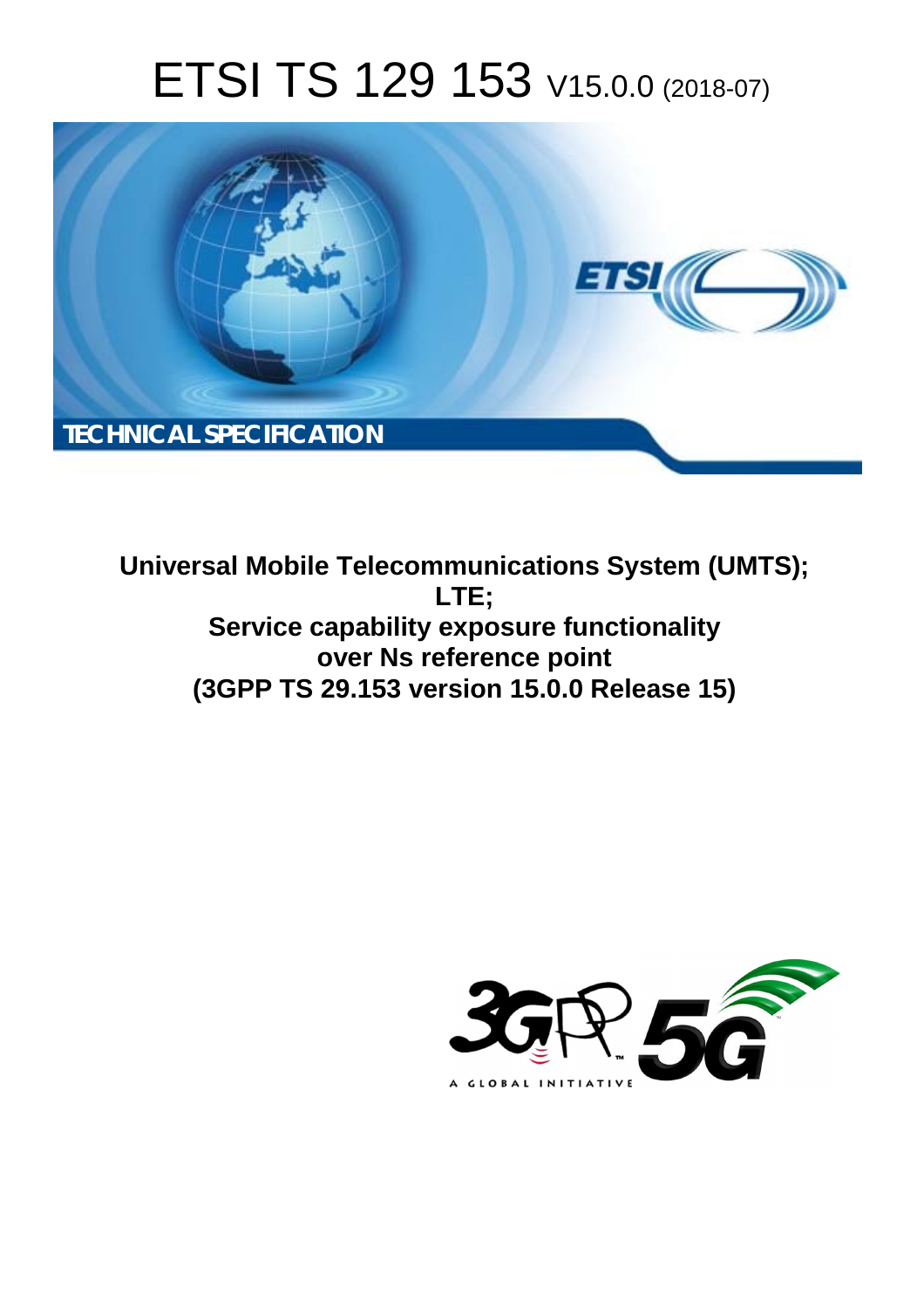Reference RTS/TSGC-0329153vf00

> Keywords LTE,UMTS

#### *ETSI*

#### 650 Route des Lucioles F-06921 Sophia Antipolis Cedex - FRANCE

Tel.: +33 4 92 94 42 00 Fax: +33 4 93 65 47 16

Siret N° 348 623 562 00017 - NAF 742 C Association à but non lucratif enregistrée à la Sous-Préfecture de Grasse (06) N° 7803/88

#### *Important notice*

The present document can be downloaded from: <http://www.etsi.org/standards-search>

The present document may be made available in electronic versions and/or in print. The content of any electronic and/or print versions of the present document shall not be modified without the prior written authorization of ETSI. In case of any existing or perceived difference in contents between such versions and/or in print, the only prevailing document is the print of the Portable Document Format (PDF) version kept on a specific network drive within ETSI Secretariat.

Users of the present document should be aware that the document may be subject to revision or change of status. Information on the current status of this and other ETSI documents is available at <https://portal.etsi.org/TB/ETSIDeliverableStatus.aspx>

If you find errors in the present document, please send your comment to one of the following services: <https://portal.etsi.org/People/CommiteeSupportStaff.aspx>

#### *Copyright Notification*

No part may be reproduced or utilized in any form or by any means, electronic or mechanical, including photocopying and microfilm except as authorized by written permission of ETSI. The content of the PDF version shall not be modified without the written authorization of ETSI. The copyright and the foregoing restriction extend to reproduction in all media.

> © ETSI 2018. All rights reserved.

**DECT**TM, **PLUGTESTS**TM, **UMTS**TM and the ETSI logo are trademarks of ETSI registered for the benefit of its Members. **3GPP**TM and **LTE**TM are trademarks of ETSI registered for the benefit of its Members and of the 3GPP Organizational Partners. **oneM2M** logo is protected for the benefit of its Members.

**GSM**® and the GSM logo are trademarks registered and owned by the GSM Association.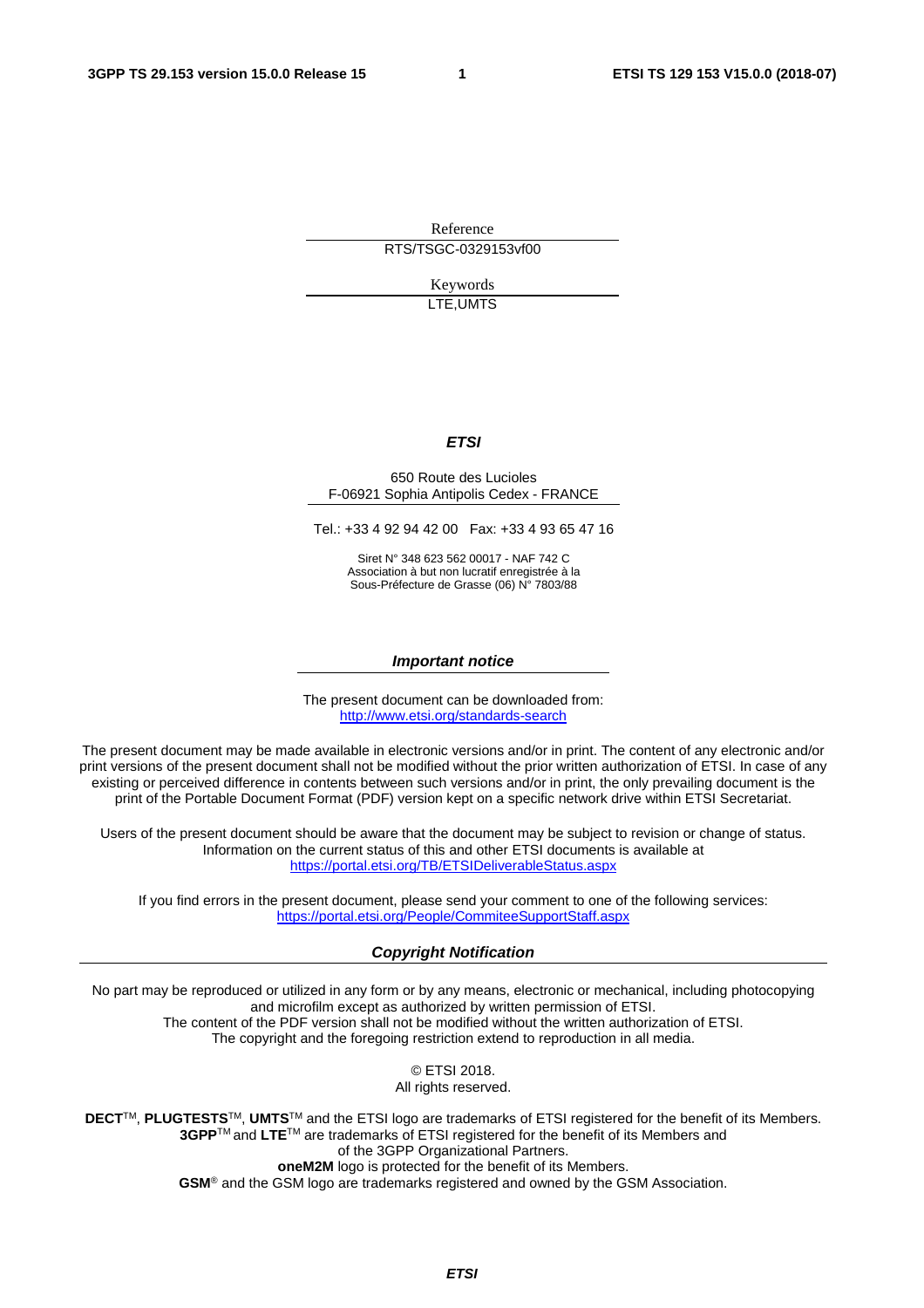### Intellectual Property Rights

#### Essential patents

IPRs essential or potentially essential to normative deliverables may have been declared to ETSI. The information pertaining to these essential IPRs, if any, is publicly available for **ETSI members and non-members**, and can be found in ETSI SR 000 314: *"Intellectual Property Rights (IPRs); Essential, or potentially Essential, IPRs notified to ETSI in respect of ETSI standards"*, which is available from the ETSI Secretariat. Latest updates are available on the ETSI Web server ([https://ipr.etsi.org/\)](https://ipr.etsi.org/).

Pursuant to the ETSI IPR Policy, no investigation, including IPR searches, has been carried out by ETSI. No guarantee can be given as to the existence of other IPRs not referenced in ETSI SR 000 314 (or the updates on the ETSI Web server) which are, or may be, or may become, essential to the present document.

#### **Trademarks**

The present document may include trademarks and/or tradenames which are asserted and/or registered by their owners. ETSI claims no ownership of these except for any which are indicated as being the property of ETSI, and conveys no right to use or reproduce any trademark and/or tradename. Mention of those trademarks in the present document does not constitute an endorsement by ETSI of products, services or organizations associated with those trademarks.

### Foreword

This Technical Specification (TS) has been produced by ETSI 3rd Generation Partnership Project (3GPP).

The present document may refer to technical specifications or reports using their 3GPP identities, UMTS identities or GSM identities. These should be interpreted as being references to the corresponding ETSI deliverables.

The cross reference between GSM, UMTS, 3GPP and ETSI identities can be found under [http://webapp.etsi.org/key/queryform.asp.](http://webapp.etsi.org/key/queryform.asp)

### Modal verbs terminology

In the present document "**shall**", "**shall not**", "**should**", "**should not**", "**may**", "**need not**", "**will**", "**will not**", "**can**" and "**cannot**" are to be interpreted as described in clause 3.2 of the [ETSI Drafting Rules](https://portal.etsi.org/Services/editHelp!/Howtostart/ETSIDraftingRules.aspx) (Verbal forms for the expression of provisions).

"**must**" and "**must not**" are **NOT** allowed in ETSI deliverables except when used in direct citation.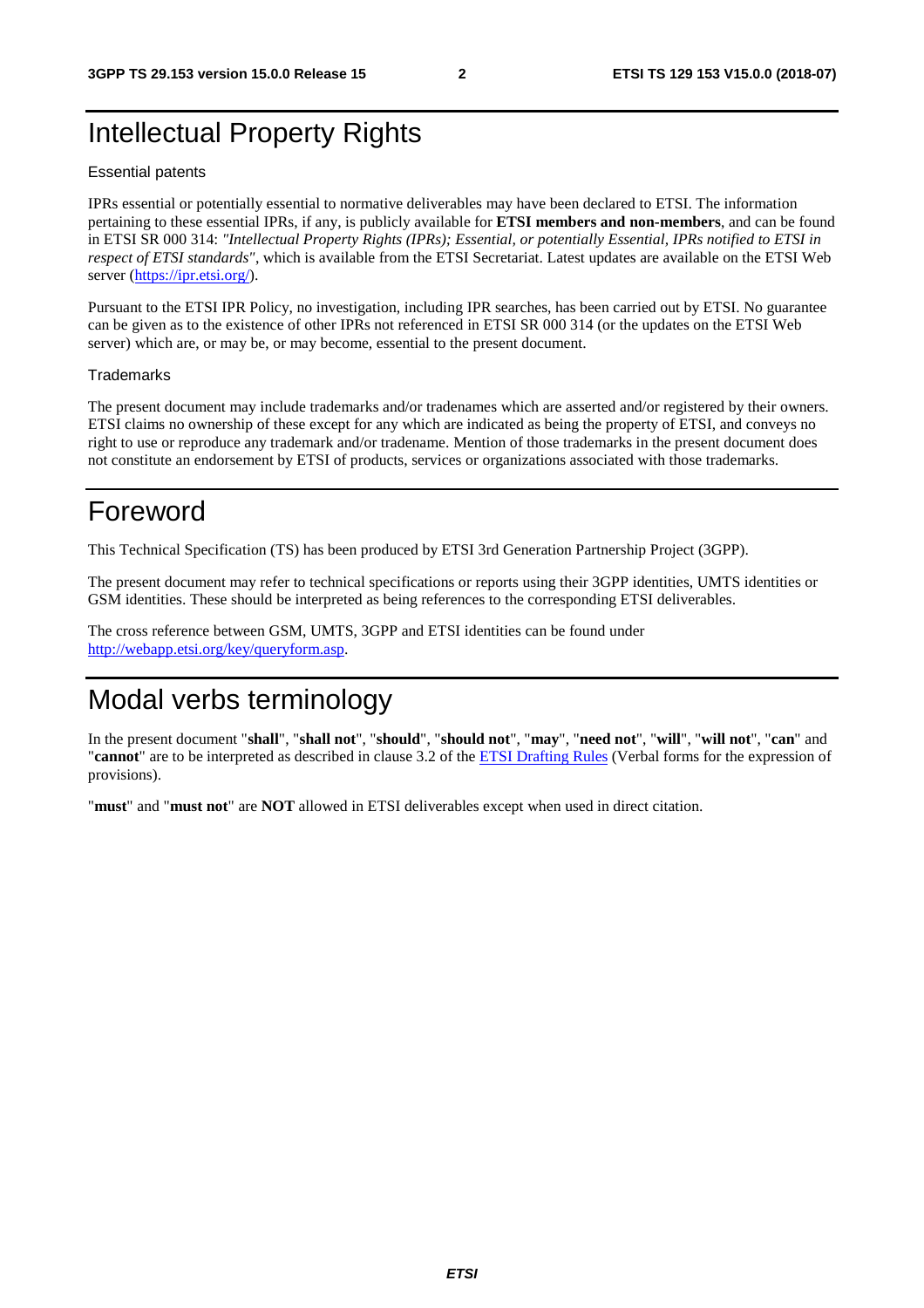ETSI TS 129 153 V15.0.0 (2018-07)

# Contents

| 1              |                               |  |  |  |  |  |  |  |  |
|----------------|-------------------------------|--|--|--|--|--|--|--|--|
| 2              |                               |  |  |  |  |  |  |  |  |
| 3              |                               |  |  |  |  |  |  |  |  |
| 3.1            |                               |  |  |  |  |  |  |  |  |
| 3.2            |                               |  |  |  |  |  |  |  |  |
| $\overline{4}$ |                               |  |  |  |  |  |  |  |  |
| 4.0            |                               |  |  |  |  |  |  |  |  |
| 4.1<br>4.2     |                               |  |  |  |  |  |  |  |  |
|                |                               |  |  |  |  |  |  |  |  |
| 4.2.1          |                               |  |  |  |  |  |  |  |  |
| 4.2.2          |                               |  |  |  |  |  |  |  |  |
| 4.3            |                               |  |  |  |  |  |  |  |  |
| 4.3.1          |                               |  |  |  |  |  |  |  |  |
| 4.3.1.1        |                               |  |  |  |  |  |  |  |  |
| 4.3.1.2        |                               |  |  |  |  |  |  |  |  |
| 4.3.1.3        |                               |  |  |  |  |  |  |  |  |
| 4.3.1.4        |                               |  |  |  |  |  |  |  |  |
| 4.3.2          |                               |  |  |  |  |  |  |  |  |
| 5              |                               |  |  |  |  |  |  |  |  |
| 5.1            |                               |  |  |  |  |  |  |  |  |
| 5.2            |                               |  |  |  |  |  |  |  |  |
| 5.3            |                               |  |  |  |  |  |  |  |  |
| 5.3.1          |                               |  |  |  |  |  |  |  |  |
|                |                               |  |  |  |  |  |  |  |  |
| 5.3.2          |                               |  |  |  |  |  |  |  |  |
| 5.3.3          |                               |  |  |  |  |  |  |  |  |
| 5.4            |                               |  |  |  |  |  |  |  |  |
| 5.4.1          |                               |  |  |  |  |  |  |  |  |
| 5.4.2          |                               |  |  |  |  |  |  |  |  |
| 5.5            |                               |  |  |  |  |  |  |  |  |
| 5.5.1          |                               |  |  |  |  |  |  |  |  |
| 5.5.2          |                               |  |  |  |  |  |  |  |  |
| 5.5.3          |                               |  |  |  |  |  |  |  |  |
| 5.5.4          |                               |  |  |  |  |  |  |  |  |
| 5.6            |                               |  |  |  |  |  |  |  |  |
| 5.6.1          |                               |  |  |  |  |  |  |  |  |
| 5.6.2          |                               |  |  |  |  |  |  |  |  |
| 5.6.3          |                               |  |  |  |  |  |  |  |  |
| 5.6.4          |                               |  |  |  |  |  |  |  |  |
| 5.6.5          |                               |  |  |  |  |  |  |  |  |
|                | <b>Annex A (informative):</b> |  |  |  |  |  |  |  |  |
| A.1            |                               |  |  |  |  |  |  |  |  |
| A.2            |                               |  |  |  |  |  |  |  |  |
|                |                               |  |  |  |  |  |  |  |  |
| A.3            |                               |  |  |  |  |  |  |  |  |
|                | <b>Annex B</b> (informative): |  |  |  |  |  |  |  |  |
|                |                               |  |  |  |  |  |  |  |  |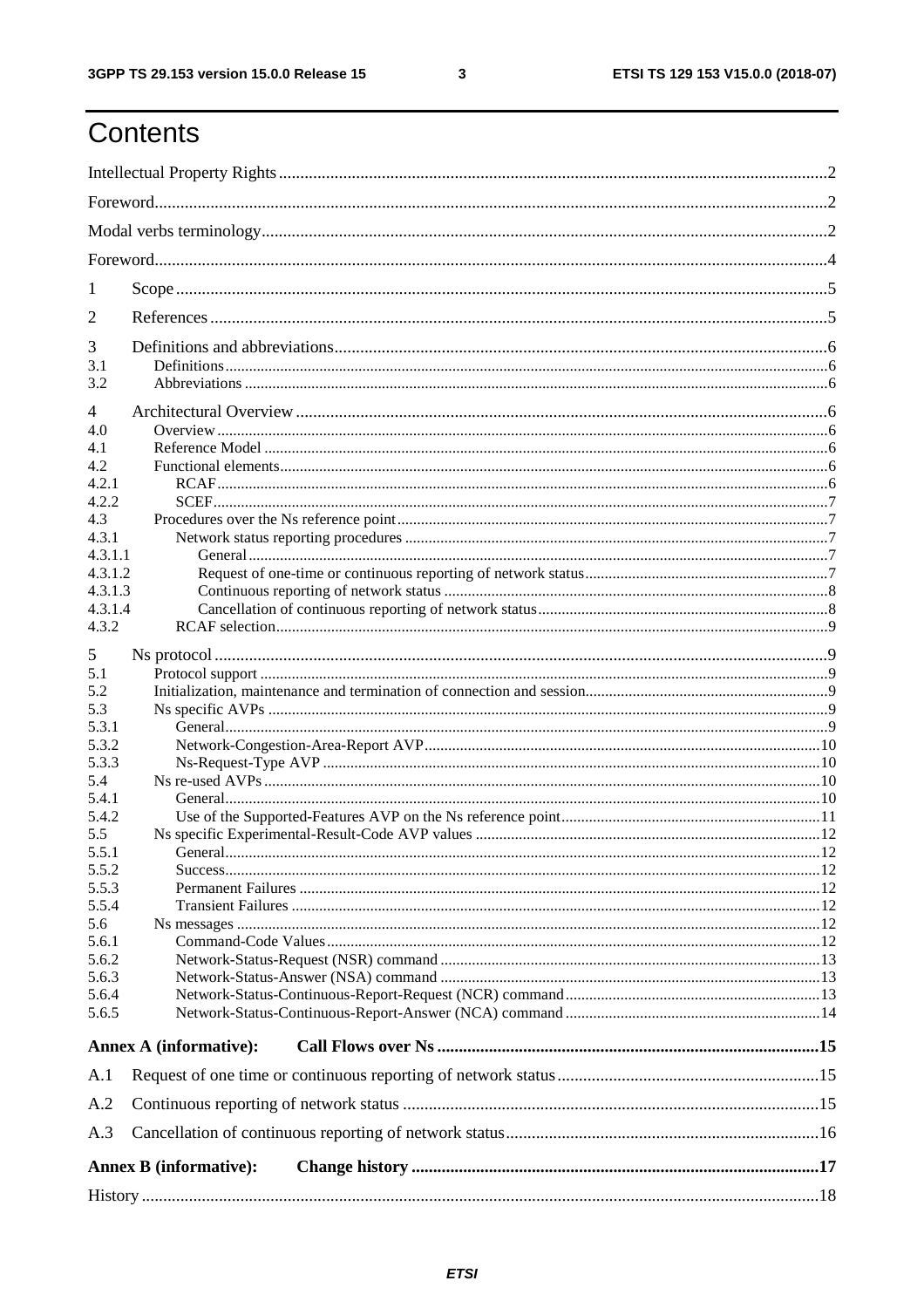# Foreword

This Technical Specification has been produced by the 3rd Generation Partnership Project (3GPP).

The contents of the present document are subject to continuing work within the TSG and may change following formal TSG approval. Should the TSG modify the contents of the present document, it will be re-released by the TSG with an identifying change of release date and an increase in version number as follows:

Version x.y.z

where:

- x the first digit:
	- 1 presented to TSG for information;
	- 2 presented to TSG for approval;
	- 3 or greater indicates TSG approved document under change control.
- y the second digit is incremented for all changes of substance, i.e. technical enhancements, corrections, updates, etc.
- z the third digit is incremented when editorial only changes have been incorporated in the document.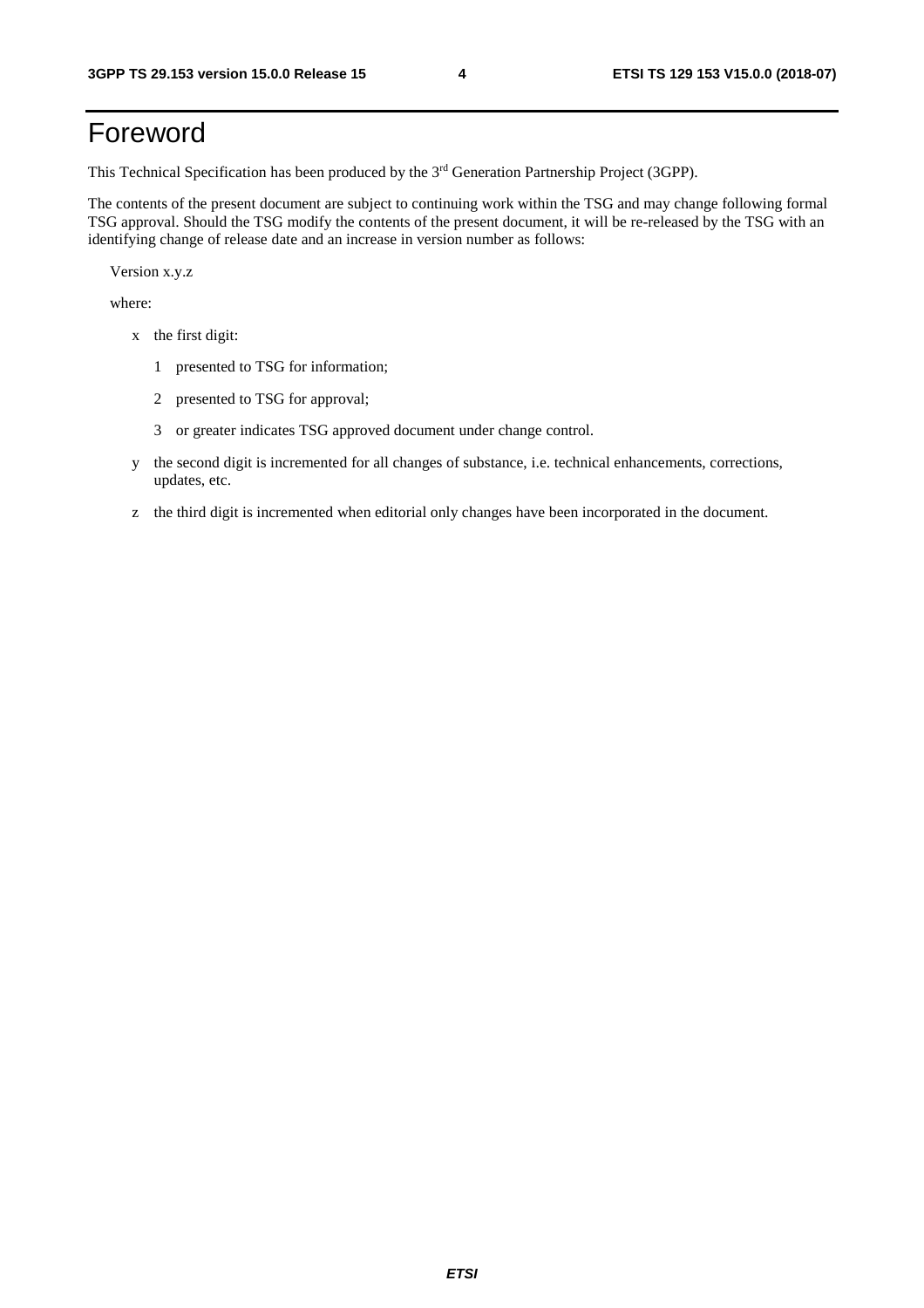### 1 Scope

This document defines the protocol for Ns reference point between the Service Capability Exposure Function (SCEF) and RAN Congestion Awareness Function (RCAF).

The Ns reference point and related stage 2 procedures are defined in 3GPP TS 23.682 [2].

### 2 References

The following documents contain provisions which, through reference in this text, constitute provisions of the present document.

- References are either specific (identified by date of publication, edition number, version number, etc.) or non-specific.
- For a specific reference, subsequent revisions do not apply.
- For a non-specific reference, the latest version applies. In the case of a reference to a 3GPP document (including a GSM document), a non-specific reference implicitly refers to the latest version of that document *in the same Release as the present document*.
- [1] 3GPP TR 21.905: "Vocabulary for 3GPP Specifications".
- [2] 3GPP TS 23.682: "Architecture enhancements to facilitate communications with packet data networks and applications ".
- [3] IETF RFC 3588: "Diameter Base Protocol".
- [4] 3GPP TS 29.217: "Congestion reporting over Np reference point".
- [5] IETF RFC 7683: "Diameter Overload Indication Conveyance".
- [6] 3GPP TS 29.229: "Cx and Dx interfaces based on Diameter protocol; Protocol details".
- [7] 3GPP TS 29.336: "Home Subscriber Server (HSS) diameter interfaces for interworking with packet data networks and applications Diameter Base Protocol".
- [8] 3GPP TS 29.154: "Service Capability Exposure Functionality over Nt reference point".
- [9] 3GPP TS 29.274: "3GPP Evolved Packet System. Evolved GPRS Tunnelling Protocol for EPS (GTPv2)".
- [10] IETF RFC 5719: "Updated IANA Considerations for Diameter Command Code Allocations".
- [11] IETF RFC 2234: "Augmented BNF for syntax specifications".
- [12] 3GPP TS 29.213: "Policy and charging control signalling flows and Quality of Service (QoS) parameter mapping".
- [13] IETF RFC 7944: "Diameter Routing Message Priority".
- [14] IETF draft-ietf-dime-load-09: "Diameter Load Information Conveyance".

Editor's note: The above document cannot be formally referenced until it is published as an RFC.

[15] IETF RFC 6733: "Diameter Base Protocol".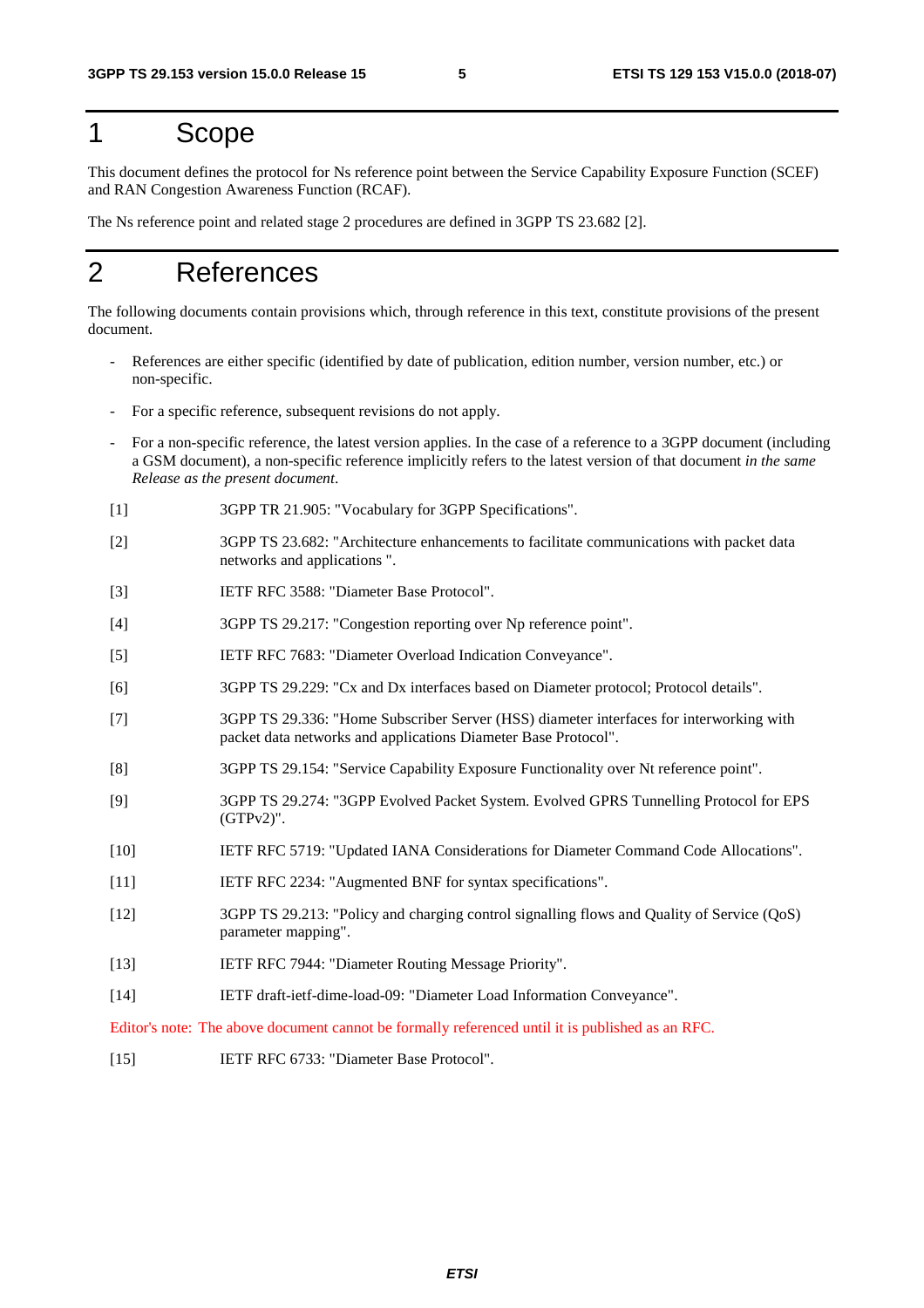# 3 Definitions and abbreviations

### 3.1 Definitions

For the purposes of the present document, the terms and definitions given in 3GPP TR 21.905 [1] and the following apply. A term defined in the present document takes precedence over the definition of the same term, if any, in 3GPP TR 21.905 [1].

### 3.2 Abbreviations

For the purposes of the present document, the abbreviations given in TR 21.905 [1] and the following apply. An abbreviation defined in the present document takes precedence over the definition of the same abbreviation, if any, in TR 21.905 [1].

| AS          | <b>Application Server</b>                       |
|-------------|-------------------------------------------------|
| <b>DRMP</b> | <b>Diameter Routing Message Priority</b>        |
| <b>NCA</b>  | Network Status Continuous Report Answer         |
| <b>NCR</b>  | <b>Network Status Continuous Report Request</b> |
| <b>NSA</b>  | <b>Network Status Answer</b>                    |
| <b>NSR</b>  | <b>Network Status Request</b>                   |
| <b>RCAF</b> | <b>RAN Congestion Awareness Function</b>        |
| <b>SCEF</b> | Service Capability Exposure Function            |
| <b>SCS</b>  | Service Capability Server                       |
|             |                                                 |

### 4 Architectural Overview

### 4.0 Overview

The Ns reference point is located between the RCAF and SCEF. The Ns reference point is used for network status reporting.

The stage 2 level requirements for the Ns reference point are defined in 3GPP TS 23.682 [2].

Refer to Annex G of 3GPP TS 29.213 [12] for Diameter overload control procedures over the Ns reference point.

Refer to Annex J of 3GPP TS 29.213 [12] for Diameter message priority mechanism procedures over the Ns interface.

Refer to Annex K of 3GPP TS 29.213 [12] for Diameter load control procedures over the Ns reference point.

### 4.1 Reference Model

The Ns reference point is defined between the RCAF and the SCEF to transfer the network status. The relationship between the two functional entities is depicted in figure 4.1.1. The complete 3GPP architecture for service capability exposure is defined in 3GPP TS 23.682 [2].



**Figure 4.1.1: Ns reference model** 

### 4.2 Functional elements

#### 4.2.1 RCAF

The RCAF is a functional element which reports network status to the SCEF to enable the SCEF to take the RAN user plane congestion status into account. The network status includes the following information;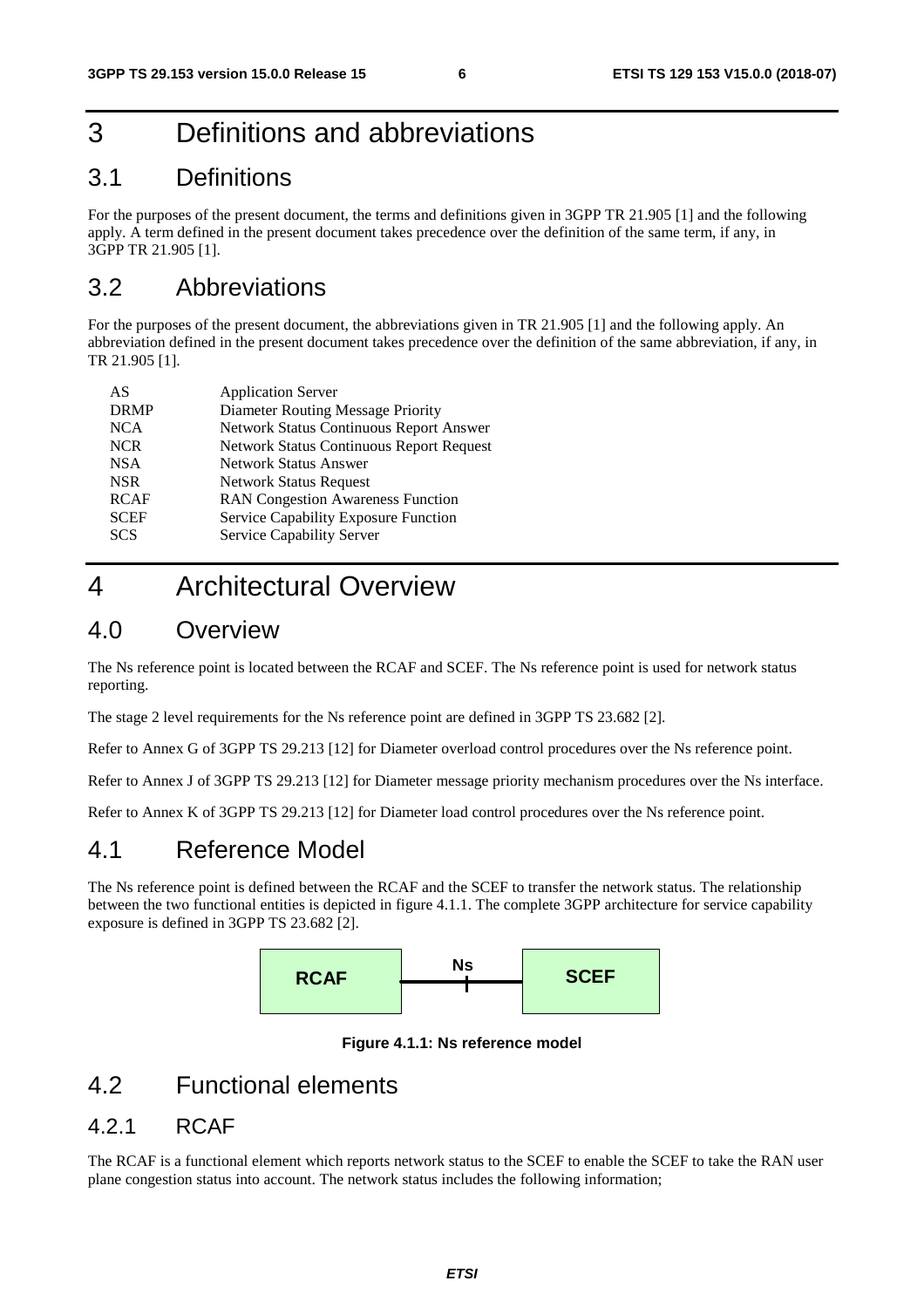- Congestion level or an indication of the "no congestion" state;
- ECGI, or eNB-ID, or SAI for which the congestion level is being provided.

### 4.2.2 SCEF

The SCEF is a functional element which provides a means to securely expose the services and capabilities provided by 3GPP network interfaces.

Based on the geographical area provided by the SCS/AS and the configuration data, the SCEF determines from which RCAF(s) to request congestion reporting.

NOTE: The procedures in 3GPP TS 23.682 [2], subclause 5.8, describe the interaction between the SCEF and SCS/AS and the information elements exchanged in the relevant steps of each procedure. When the SCEF receives the network status information from one or more RCAF(s) in both the one-time or continuous reporting cases, it determines the Network Status Indication (NSI) of the geographical area based on the Congestion–Level-Value AVP in the Network-Congestion-Area-Report AVP it receives from the RCAF(s). The NSI value (e.g. High, Medium, Low, No-Congestion) is determined per Service Provider policies.

### 4.3 Procedures over the Ns reference point

#### 4.3.1 Network status reporting procedures

#### 4.3.1.1 General

This clause contains the detailed procedures for:

- Requesting one-time or continuous network status report ;
- Continuous reporting of network status;
- Cancellation of continuous reporting of network status.

#### 4.3.1.2 Request of one-time or continuous reporting of network status

This procedure shall be used by the SCEF to request one-time or continuous network status report.

This procedure is mapped to Network-Status-Request /Answer commands specified in subclause 5.6.

After the SCEF authorized a SCS/AS request for notification about the network status, the SCEF shall assign an SCEF Reference ID and identify the RCAF(s) responsible for requesting of the network status report. The identity of the RCAF is found by the SCEF based on the RCAF selection procedure defined in subclause 4.3.2. If multiple RCAFs have been found, the procedure shall be invoked multiple times, for each RCAF responsible for the network status report.

The SCEF shall send a Network-Status-Request (NSR) command to the targeted RCAF. The NSR shall include the Ns-Request-Type AVP with the value 0 (initial request), the SCEF reference ID within SCEF-Reference-ID AVP and the location area in the Network-Area-Info-List AVP, the location area is either a 3GPP location area (e.g. list of TA/RAs, list of cell(s), list of eNBs etc) according to operator configuration or a 3GPP location area (e.g. list of TA/RAs, list of cell(s), list of eNBs etc) as provided by the SCS/AS.

The SCEF may also include duration in the Monitoring-Duration AVP and the threshold value(s) in Congestion-Level-Range AVP if the SCS/AS requested reporting for specific threshold(s). The duration indicates the time for which a continuous reporting is requested.

The SCEF, based on operator policies, may choose a different threshold value than the one received from the SCS/AS. The SCEF shall not include the Congestion-Level-Range AVP in the request to the RCAF if no threshold was requested by the SCS/AS.

NOTE: The SCS/AS can be notified when the SCEF changes the threshold provided by the SCS/AS.

If the continuous reporting is requested, the SCEF shall include the SCEF Id in the SCEF-ID AVP in the NSR command.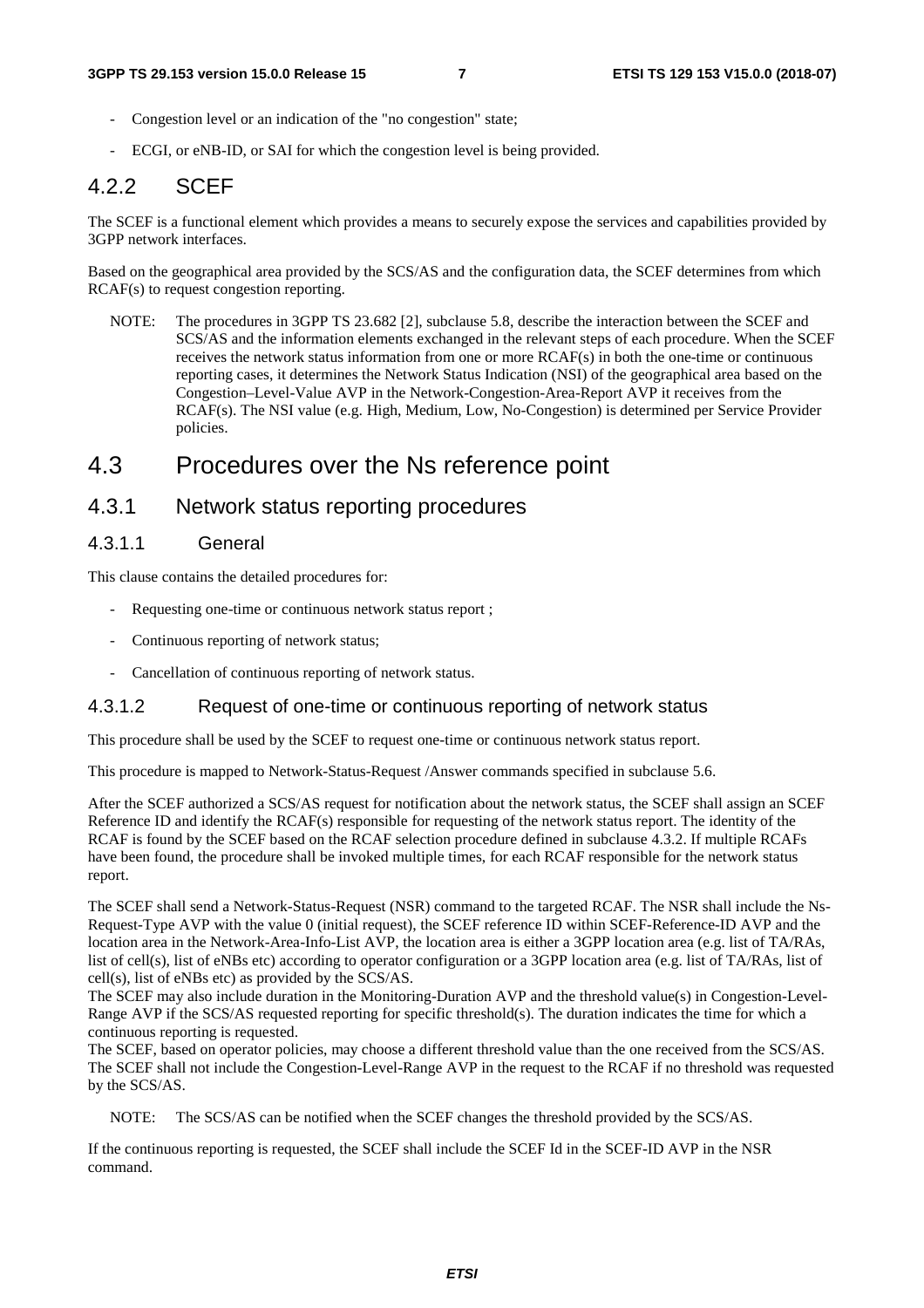Upon reception of a Network-Status-Request (NSR) command including the Ns-Request-Type AVP with the value 0 (initial request), the RCAF shall send the Network-Status-Answer (NSA) command to the SCEF including the SCEF-Reference-ID AVP and one or more congestion status(es) within Network-Congestion-Area-Report AVP(s). If the Monitoring-Duration AVP is present in the NSR, the RCAF shall store the SCEF Id and the SCEF instruction, and then start to monitor the location area for a change in the congestion status.

When receiving NSA from the RCAF, the SCEF shall store the report if the SCS/AS request identified via the SCEF reference ID is valid and active.

#### 4.3.1.3 Continuous reporting of network status

This procedure shall be used by the RCAF to continuously notify the SCEF of the congestion status list for the location area requested by the SCEF when at least one of the following conditions applies:

- a threshold is not provided by the SCEF and the congestion level(s) is changed;
- one or more thresholds are provided by the SCEF and the congestion level(s) is changed which corresponds to the threshold(s) provided.

This procedure is mapped to Network-Status-Continuous-Report-Request/Answer commands specified in subclause 5.6.

If one or more thresholds was provided to the RCAF by the SCEF, and when the RCAF detects a change in the congestion level(s) and this congestion level(s) corresponds to congestion threshold(s) for the location area (e.g. set of cells or eNodeBs) requested by the SCEF, the RCAF shall send Network-Status-Continuous-Report-Request (NCR) command to report this to the SCEF.

 The NCR command shall include SCEF reference ID within the SCEF-Reference-ID AVP and congestion status within one or more Network-Congestion-Area-Report AVP(s).

If no threshold was provided to the RCAF by the SCEF, see subclause 4.3.1.2, and when the RCAF detects a change in the congestion level(s) for the location area (e.g. set of cells or eNodeBs) requested by the SCEF, the RCAF shall report the change of congestion level value(s) to the SCEF by sending a NCR command including SCEF reference ID within SCEF-Reference-ID AVP and one or more congestion level value(s) within Network-Congestion-Area-Report  $AVP(s)$ .

The RCAF shall include one Network-Congestion-Area-Report AVP per congestion level value reported. Within the Network-Congestion-Area-Report AVP the congestion level value shall be included in the Congestion-Level-Value AVP and the affected location area in the Network-Area-Info-List AVP.

The RCAF shall send an NCR command to the destination SCEF by including the SCEF id within the Destination-Host AVP.

The SCEF shall acknowledge the NCR command by sending Network-Status-Continuous-Report-Answer (NCA) command.

#### 4.3.1.4 Cancellation of continuous reporting of network status

This procedure shall be used by the SCEF to request the cancellation of the continuous network status report.

This procedure is mapped to Network-Status-Request (NSR)/Network-Status-Answer (NSA) commands specified in subclause 5.6.

When the SCEF detects that the duration for ongoing continuous reporting of network status is over or is requested to terminate ongoing continuous reporting of network status by the SCS/AS, the SCEF shall identify the RCAF(s) involved in the continuous reporting represented by the SCEF reference ID and send a Network-Status-Request (NSR) command to the identified RCAF(s) including the SCEF reference ID in SCEF-Reference-ID AVP and the Ns-Request-Type AVP with the value 1 (cancellation request).

Upon reception of a NSR command including the Ns-Request-Type AVP with the value 1 (cancellation request), the RCAF shall remove the related SCEF instructions associated with the SCEF reference ID such that the RCAF will no longer notify the SCEF of the change of the network status and send a Network-Status-Answer (NSA) command including the corresponding SCEF reference ID in the SCEF-Reference-ID AVP to acknowledge the cancellation.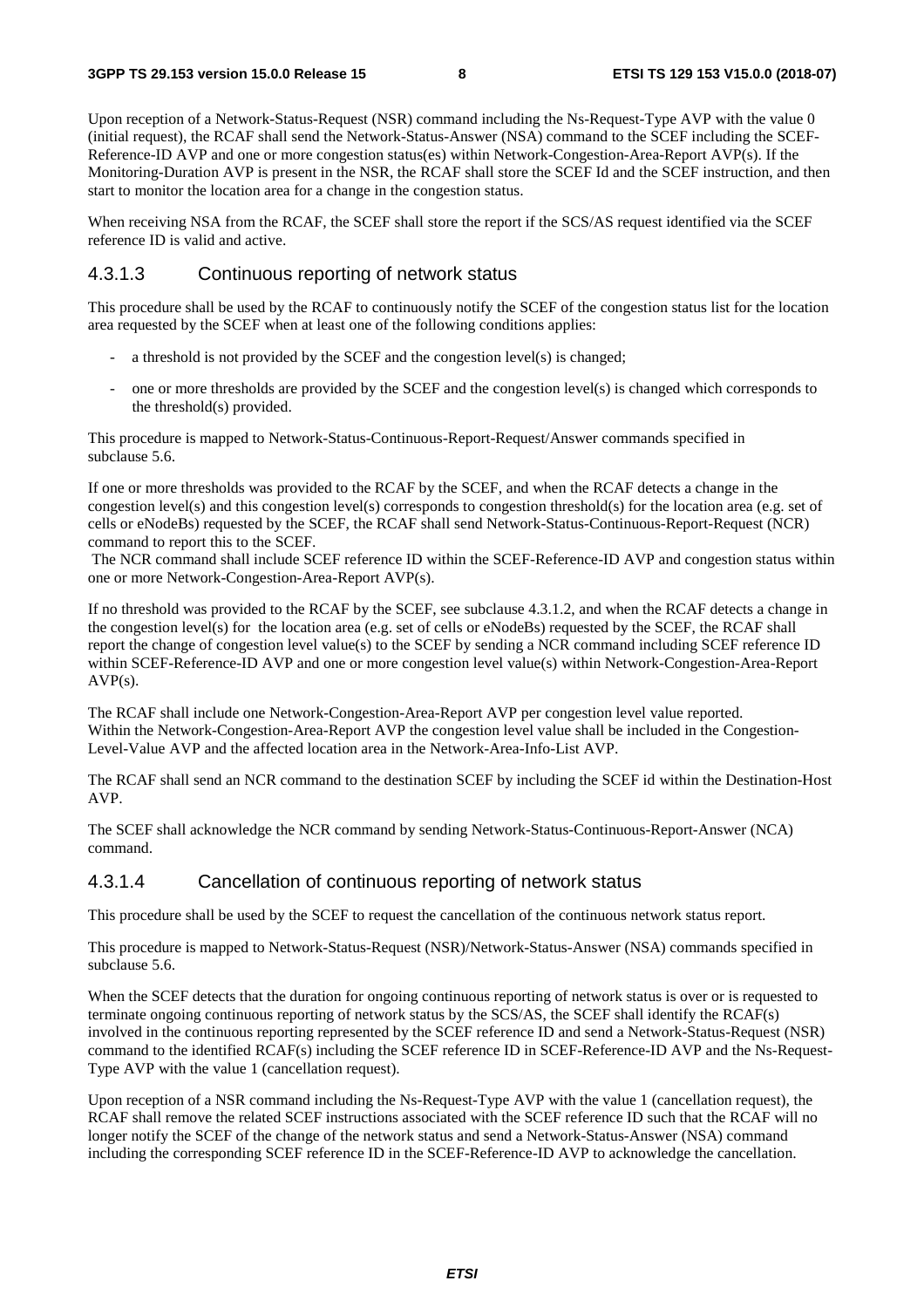### 4.3.2 RCAF selection

To discover the RCAF(s) responsible for reporting of network status, the SCEF may use the following information:

- Geographical area provided by SCS/AS;
- Pre-configured RCAF address for the geographical area the RCAF is responsible for;

# 5 Ns protocol

### 5.1 Protocol support

The Ns application is defined as a vendor specific Diameter application, where the vendor is 3GPP and the Application-ID for the Ns Application in the present release is 16777347. The vendor identifier assigned by IANA to 3GPP ([http://www.iana.org/assignments/enterprise-numbers\)](http://www.iana.org/assignments/enterprise-numbers) is 10415.

NOTE: A route entry can have a different destination based on the application identification AVP of the message. Therefore, Diameter agents (relay, proxy, redirection, translation agents) must be configured appropriately to identify the 3GPP Ns application within the Auth-Application-Id AVP in order to create suitable routing tables.

With regard to the Diameter protocol defined over the Ns interface, the RCAF acts as a Diameter server, in the sense that it is the network element that handles network status reporting requests for a particular location. The SCEF acts as the Diameter client, in the sense that is the network element requesting reporting of network status.

### 5.2 Initialization, maintenance and termination of connection and session

The initialization and maintenance of the connection between each SCEF and RCAF pair is defined by the underlying protocol. Establishment and maintenance of connections between Diameter nodes is described in IETF RFC 6733 [15].

After establishing the transport connection, the SCEF and the RCAF shall advertise the support of the Ns specific Application by including the value of the application identifier in the Auth-Application-Id AVP and the value of the 3GPP (10415) in the Vendor-Id AVP of the Vendor-Specific-Application-Id AVP contained in the Capabilities-Exchange-Request and Capabilities-Exchange-Answer commands. The Capabilities-Exchange-Request and Capabilities-Exchange-Answer commands are specified in the Diameter Base Protocol (IETF RFC 6733 [15]).

The Ns Diameter session shall consist of a single request and answer pair. The Ns Diameter session is terminated after each request and answer pair interaction. In order to indicate that the session state is not to be maintained, the Diameter client and server shall include the Auth-Session-State AVP with the value set to NO\_STATE\_MAINTAINED (1), in the request and in the answer messages (see IETF RFC 6733 [15]).

### 5.3 Ns specific AVPs

#### 5.3.1 General

Table 5.3.1.1 describes the Diameter AVPs defined for the Ns reference point, their AVP Code values, types, possible flag values, whether or not the AVP may be encrypted and which supported features the AVP is applicable to. The Vendor-Id header of all AVPs defined in the present document shall be set to 3GPP (10415).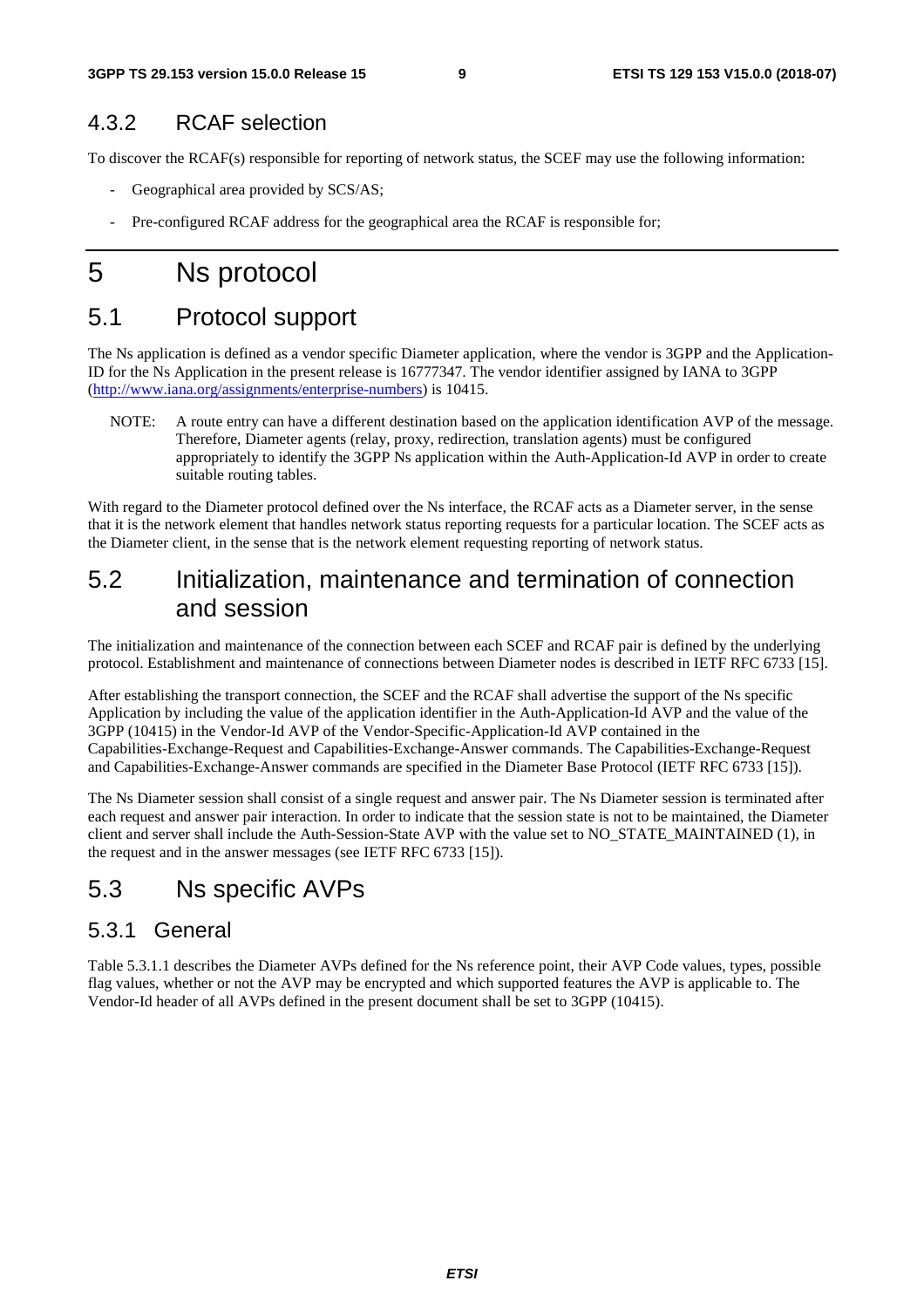|                                                                                                                 |            |               |                   |     |   | AVP Flag rules (NOTE 1) |     |       |               |  |
|-----------------------------------------------------------------------------------------------------------------|------------|---------------|-------------------|-----|---|-------------------------|-----|-------|---------------|--|
| <b>Attribute Name</b>                                                                                           | <b>AVP</b> | <b>Clause</b> | <b>Value Type</b> |     |   | Must May Should Must    |     | Mav   | Applicability |  |
|                                                                                                                 | Code       | defined       | (NOTE 2)          |     |   | not                     | not | Encr. | (NOTE 3)      |  |
| Network-Congestion-Area-                                                                                        | 4101       | 5.3.2         | <b>Grouped</b>    | M.V | P |                         |     |       |               |  |
| Report                                                                                                          |            |               |                   |     |   |                         |     |       |               |  |
| Ns-Request-Type<br>5.3.3<br>4102                                                                                |            |               | Unsigned32        | M.V |   |                         |     |       |               |  |
| NOTE 1: The AVP header bit denoted as 'M', indicates whether support of the AVP is required. The AVP header bit |            |               |                   |     |   |                         |     |       |               |  |
| denoted as 'V', indicates whether the optional Vendor-ID field is present in the AVP header. For further        |            |               |                   |     |   |                         |     |       |               |  |
| details, see IETF RFC 6733 [15].                                                                                |            |               |                   |     |   |                         |     |       |               |  |
| NOTE 2: The value types are defined in IETF RFC 6733 [15].                                                      |            |               |                   |     |   |                         |     |       |               |  |
| NOTE 3: AVPs marked with a supported feature are applicable as described in subclause 5.4.1.                    |            |               |                   |     |   |                         |     |       |               |  |

**Table 5.3.1.1: Ns specific Diameter AVPs** 

### 5.3.2 Network-Congestion-Area-Report AVP

The Network-Congestion-Area-Report AVP (AVP code 4101) is of type Grouped, and includes the Network-Area-Info-List AVP and the Congestion-Level-Value-AVP.

AVP Format:

```
Network-Congestion-Area-Report ::= < AVP Header: 4101 > 
                           { Network-Area-Info-List } 
                           [ Congestion-Level-Value ] 
                          *[ AVP ]
```
### 5.3.3 Ns-Request-Type AVP

The Ns-Request-Type AVP (AVP code 4102) is of type Unsigned32, and contains the reason for sending a request message.

The following values are defined:

0 (initial request)

 An initial request is used to initiate a one time or continuous reporting and contains information that is relevant to initiation.

1 (cancellation request)

A cancellation request is used to cancel an ongoing continuous reporting.

### 5.4 Ns re-used AVPs

#### 5.4.1 General

Table 5.4.1.1 lists the Diameter AVPs re-used by the Ns reference point from other existing Diameter Applications, reference to their respective specifications, short description of their usage within the Ns reference point and which supported features the AVP is applicable to. AVPs from existing Diameter Applications, except for the AVPs from Diameter base protocol, do not need to be supported. Unless otherwise stated, re-used AVPs shall maintain their 'M', 'P' and 'V' flag settings.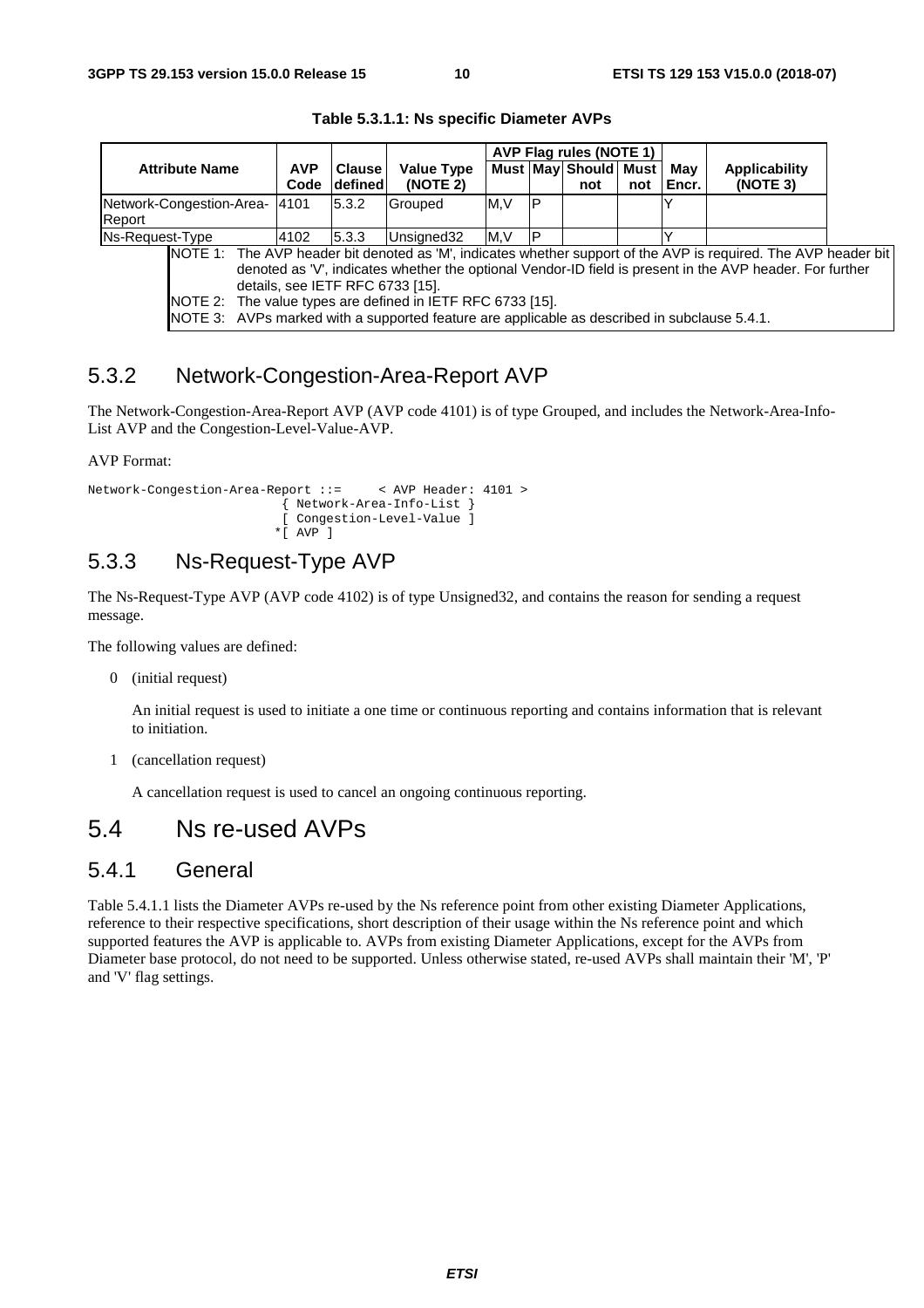| <b>Attribute</b><br><b>Name</b>                                                               | <b>Reference</b>                  | <b>Description</b>                                                                                                                                               | <b>Applicablity</b><br>(NOTE) |  |  |  |  |
|-----------------------------------------------------------------------------------------------|-----------------------------------|------------------------------------------------------------------------------------------------------------------------------------------------------------------|-------------------------------|--|--|--|--|
| Congestion-<br>Level-Range                                                                    | 3GPP TS 29.217 [4]                | It indicates the list of congestion level(s).                                                                                                                    |                               |  |  |  |  |
| Congestion-<br>Level-Value                                                                    | 3GPP TS 29.217 [4]                | Indicates the congestion level of a location.                                                                                                                    |                               |  |  |  |  |
| <b>DRMP</b>                                                                                   | IETF RFC 7944 [13]                | Allows Diameter endpoints to indicate the<br>relative priority of Diameter transactions.                                                                         |                               |  |  |  |  |
| Load                                                                                          | IETF draft-ietf-dime-<br>load[14] | The AVP used to convey load information<br>between Diameter nodes.<br>This AVP and all AVPs within this grouped<br>AVP shall have the 'M' bit cleared.           |                               |  |  |  |  |
| Monitoring-<br>Duration                                                                       | 3GPP TS 29.336 [7]                | It shall contain the number of seconds for<br>which network status reporting shall be<br>performed.                                                              |                               |  |  |  |  |
| Network-Area-<br>Info-List                                                                    | 3GPP TS 29.154 [8]                | It contains the network area information which<br>is coded as specified in 3GPP TS 29.274 [9]<br>in Presence Reporting Area Action IE, starting<br>from octet 9. |                               |  |  |  |  |
| <b>OC-OLR</b>                                                                                 | <b>IETF RFC 7683 [5]</b>          | Contains the necessary information to convey<br>an overload report.                                                                                              |                               |  |  |  |  |
| -OO<br>Supported-<br>Features                                                                 | <b>IETF RFC 7683 [5]</b>          | Defines the support for the Diameter overload<br>indication conveyence by the sending node.                                                                      |                               |  |  |  |  |
| SCEF-ID                                                                                       | 3GPP TS 29.336 [7]                | It shall contain the identity of the SCEF which<br>has requested the network status reporting.                                                                   |                               |  |  |  |  |
| SCEF-<br>Reference-ID                                                                         | 3GPP TS 29.336 [7]                | It contains the identifier provided by the<br>SCEF.                                                                                                              |                               |  |  |  |  |
| Supported-<br><b>Features</b>                                                                 | 3GPP TS 29.229 [6]                | If present, this AVP informs the destination<br>host about the features that the origin host<br>requires to successfully complete this<br>command exchange.      |                               |  |  |  |  |
| NOTE:<br>AVPs marked with a supported feature are applicable as described in subclause 5.4.2. |                                   |                                                                                                                                                                  |                               |  |  |  |  |

### 5.4.2 Use of the Supported-Features AVP on the Ns reference point

When new functionality is introduced on the Ns reference point, it should be defined as optional. If backwards incompatible changes cannot be avoided, the new functionality shall be introduced as a new feature and support advertised with the Supported-Features AVP. Unless otherwise stated, the use of the Supported-Features AVP on the Ns reference point shall be compliant to the usage of the Supported-Features AVP on the Cx reference point and consistent with the procedures for the dynamic discovery of supported features as defined in subclause 7.2 of 3GPP TS 29.229 [6].

When extending the application by adding new AVPs for a feature, the new AVPs shall have the M bit cleared and the AVP shall not be defined mandatory in the command ABNF.

As defined in 3GPP TS 29.229 [6], the Supported-Features AVP is of type grouped and contains the Vendor-Id, Feature-List-ID and Feature-List AVPs. On the all reference points as specified in this specification, the Supported-Features AVP is used to identify features that have been defined by 3GPP and hence, for features defined in this document, the Vendor-Id AVP shall contain the vendor ID of 3GPP (10415). If there are multiple feature lists defined for the reference point, the Feature-List-ID AVP shall differentiate those lists from one another.

The Supported-Features AVP shall be included in every NSR and NSA command if supported by the RCAF and SCEF respectively.

The Table 5.4.2.1 defines the features applicable to the Ns reference point for the feature list with a Feature-List-ID of 1.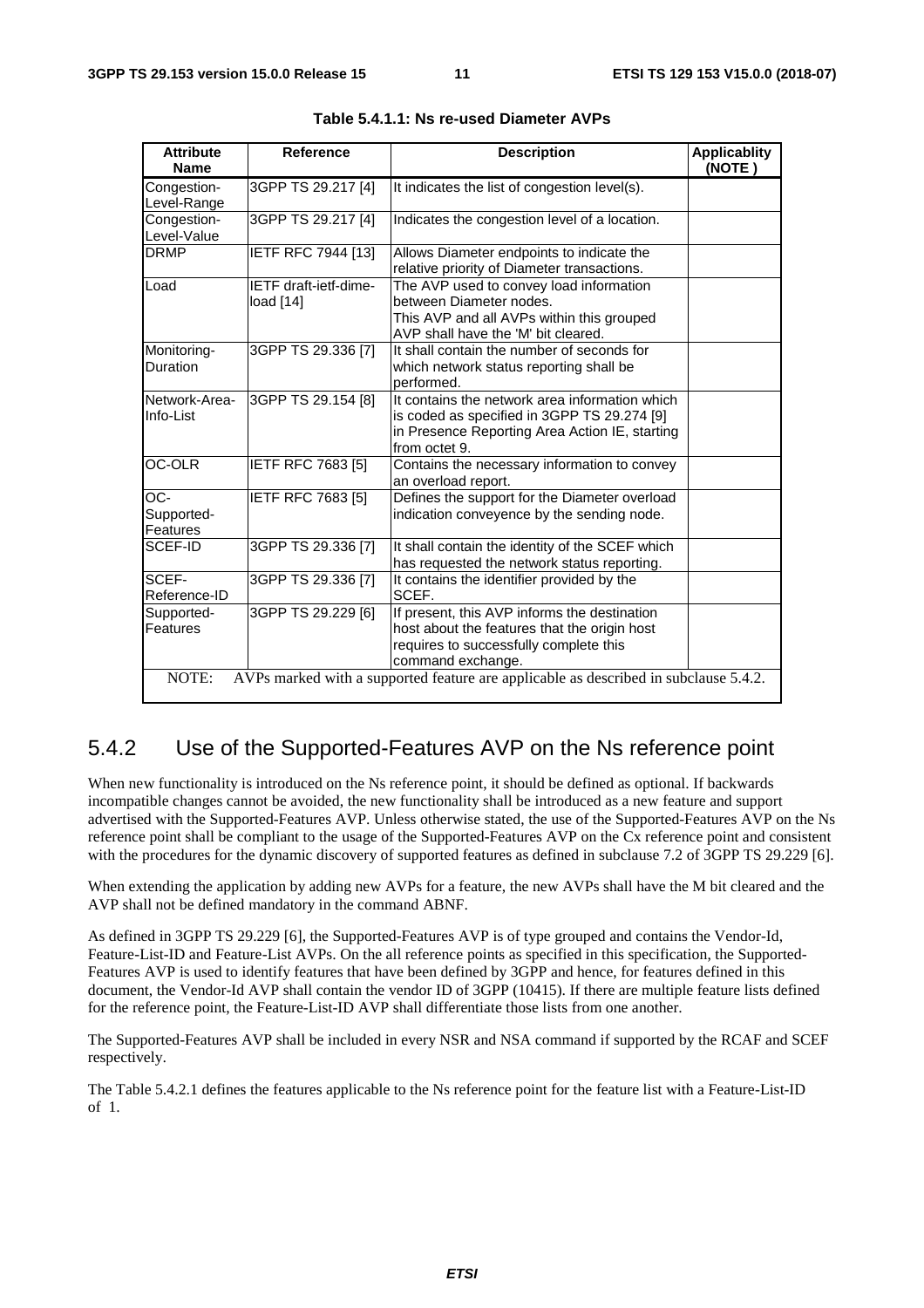| <b>Feature bit</b>                                                                                                      | <b>Feature</b> | M/O | <b>Description</b> |  |  |  |  |  |  |
|-------------------------------------------------------------------------------------------------------------------------|----------------|-----|--------------------|--|--|--|--|--|--|
|                                                                                                                         |                |     |                    |  |  |  |  |  |  |
| Feature bit: The order number of the bit within the Feature-List AVP where the least significant bit is assigned number |                |     |                    |  |  |  |  |  |  |
| "በ"                                                                                                                     |                |     |                    |  |  |  |  |  |  |
| <b>Feature:</b> A short name that can be used to refer to the bit and to the feature, e.g. "EPS".                       |                |     |                    |  |  |  |  |  |  |
| Defines if the implementation of the feature is mandatory ("M") or optional ("O") in this 3GPP Release.<br>M/O:         |                |     |                    |  |  |  |  |  |  |
| <b>Description:</b> A clear textual description of the feature.                                                         |                |     |                    |  |  |  |  |  |  |
| NOTE: This table is a placeholder for when any supported features are added to Ns. There are no supported               |                |     |                    |  |  |  |  |  |  |

#### **Table 5.4.2.1: Features of Feature-List-ID 1 used in Ns**

er for when any supported features are added to Ns. There are no supported features in this release.

### 5.5 Ns specific Experimental-Result-Code AVP values

#### 5.5.1 General

This clause defines result code values that shall be supported by Diameter implementations that conform to this specification.

#### 5.5.2 Success

Result Codes that fall into the Success category are used to inform a peer that a request has been successfully completed. The Result-Code AVP values defined in Diameter BASE Protocol IETF RFC 6733 [15] are applied.

#### 5.5.3 Permanent Failures

Errors that fall into the Permanent Failures category shall be used to inform the peer that the request has failed. The Result-Code AVP values defined in Diameter Base Protocol IETF RFC 6733 [15] are applied.

#### 5.5.4 Transient Failures

Errors that fall within the Transient failures category are used to inform a peer that the request could not be satisfied at the time it was received, but may be able to satisfy the request in the future.

The Result-Code AVP values defined in Diameter Base Protocol IETF RFC 6733 [15] are applicable.

### 5.6 Ns messages

#### 5.6.1 Command-Code Values

This clause defines the Command-Code values for the Ns interface application as allocated by IANA from the vendorspecific namespace defined in IETF RFC 5719 [10]. Every command is defined by means of the ABNF syntax in IETF RFC 2234 [11], and according to the rules in IETF RFC 6733 [15].

NOTE: As the commands in the present specification have originally been defined based on the former specification of the Diameter Base Protocol (IETF RFC 3588 [3]), the Vendor-Specific-Application-Id AVP is still assumed as a required AVP (an AVP indicated as {AVP}) in the command code format to avoid backward compatibility issues, even if the use of this AVP has been deprecated in the new specification of the Diameter Base Protocol (IETF RFC 6733 [15]).

The following Command Codes are defined in this specification:

| <b>Command-Name</b>                           | Abbreviation | Code    | <b>Section</b> |
|-----------------------------------------------|--------------|---------|----------------|
| Network-Status-Request                        | <b>NSR</b>   | 8388724 | 15.6.2         |
| Network-Status-Answer                         | <b>NSA</b>   | 8388724 | 5.6.3          |
| Network-Status-Continuous-Report-Request INCR |              | 8388725 | 5.6.4          |
| Network-Status-Continuous-Report-Answer NCA   |              | 8388725 | 5.6.5          |

#### **Table 5.6.1: Command-Code values for Ns**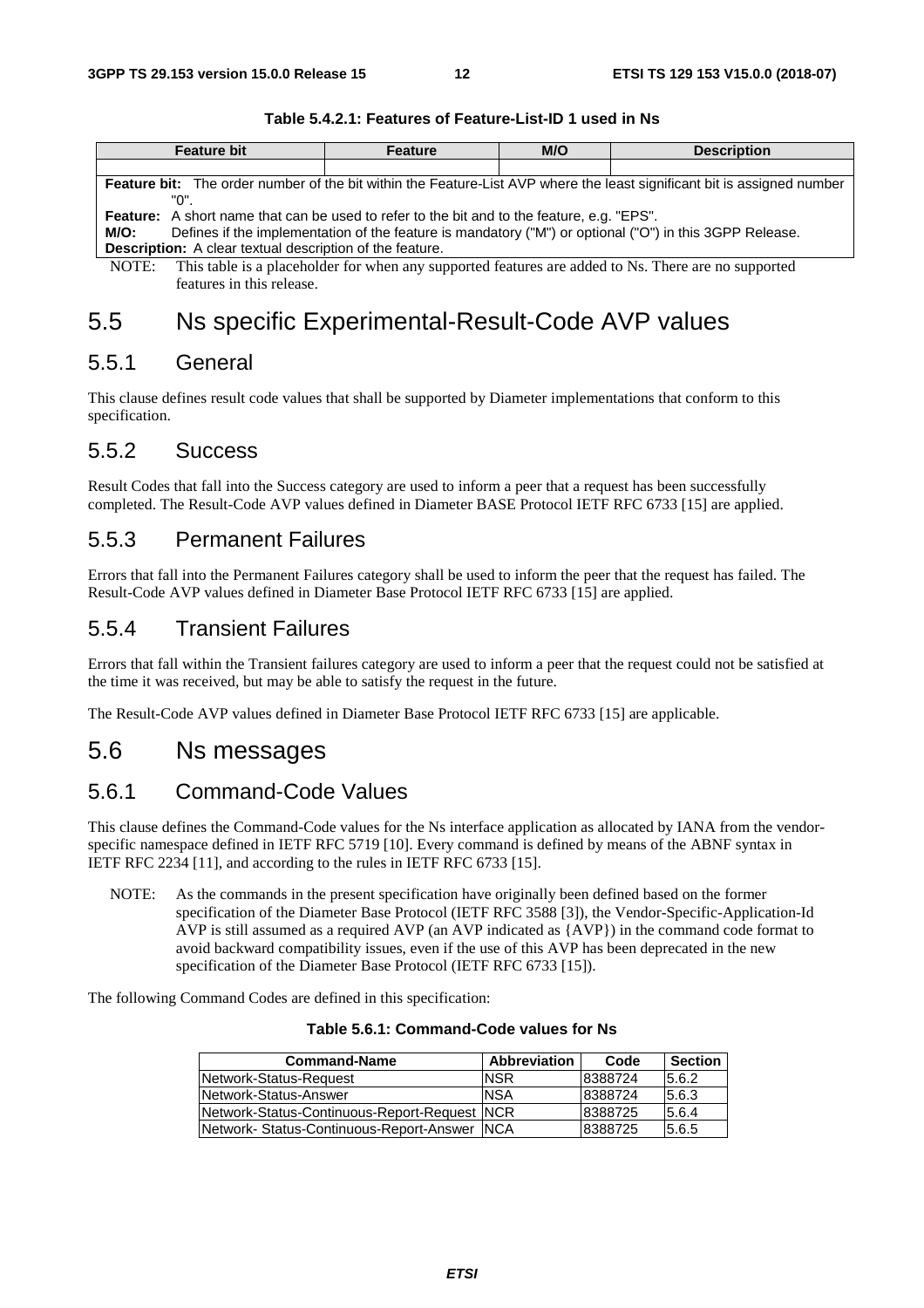### 5.6.2 Network-Status-Request (NSR) command

The NSR command, indicated by the Command-Code field set to 8388724 and the 'R' bit set in the Command Flags field, is sent by the SCEF to the RCAF as part of the one time or continuous network status reporting procedure and as part of the cancellation of continuous reporting of network status procedure.

Message Format:

```
<NS-Request> ::= <Diameter Header: 8388724, REQ, PXY > 
                   < Session-Id > 
                   [ DRMP ] 
                    { Vendor-Specific-Application-Id } 
                   { Auth-Session-State } 
                   { Origin-Host } 
                   { Origin-Realm } 
                   { Destination-Realm } 
                   [ Destination-Host ] 
                  [ Origin-State-Id ]
                   [ OC-Supported-Features ] 
                   { Ns-Request-Type } 
                  \overline{ } SCEF-ID 1
                   [ SCEF-Reference-ID ] 
                   [ Network-Area-Info-List ] 
                   [ Congestion-Level-Range ] 
                   [ Monitoring-Duration ] 
                  *[ Proxy-Info ] 
                  *[ Route-Record ] 
                  *[ Supported-Features ] 
                  *[ AVP ]
```
#### 5.6.3 Network-Status-Answer (NSA) command

The NSA command, indicated by the Command-Code field set to 8388724 and the 'R' bit cleared in the Command Flags field, is sent by the RCAF to the SCEF as part of the one time or continuous network status reporting request procedure and as part of the cancellation of continuous reporting of network status procedure.

Message Format:

```
<NS-Answer> ::= < Diameter Header: 8388724, PXY > 
                 < Session-Id > 
                 [ DRMP ] 
                  { Vendor-Specific-Application-Id } 
                  { Auth-Session-State } 
{ Origin-Host } 
{ Origin-Realm } 
                 [ Result-Code ] 
                 [ Experimental-Result ] 
                 [ Error-Message ] 
                 [ Error-Reporting-Host ] 
                 [ Failed-AVP ] 
                 [ OC-Supported-Features ] 
                 [ OC-OLR ]
                 [ SCEF-Reference-ID] 
                 [ Origin-State-Id ] 
                *[ Network-Congestion-Area-Report ] 
                *[ Redirect-Host ] 
                 [ Redirect-Host-Usage ] 
                 [ Redirect-Max-Cache-Time ] 
                *[ Proxy-Info ] 
                *[ Supported-Features ] 
                *[ Load ] 
                *[ AVP ]
```
#### 5.6.4 Network-Status-Continuous-Report-Request (NCR) command

The NCR command, indicated by the Command-Code field set to 8388725 and the 'R' bit set in the Command Flags field, is sent by the RCAF to the SCEF as part of the continuous network status reporting procedure.

Message Format:

```
<NC-Request> ::= <Diameter Header: 8388725, REQ, PXY > 
                  < Session-Id > 
                  [ DRMP ]
```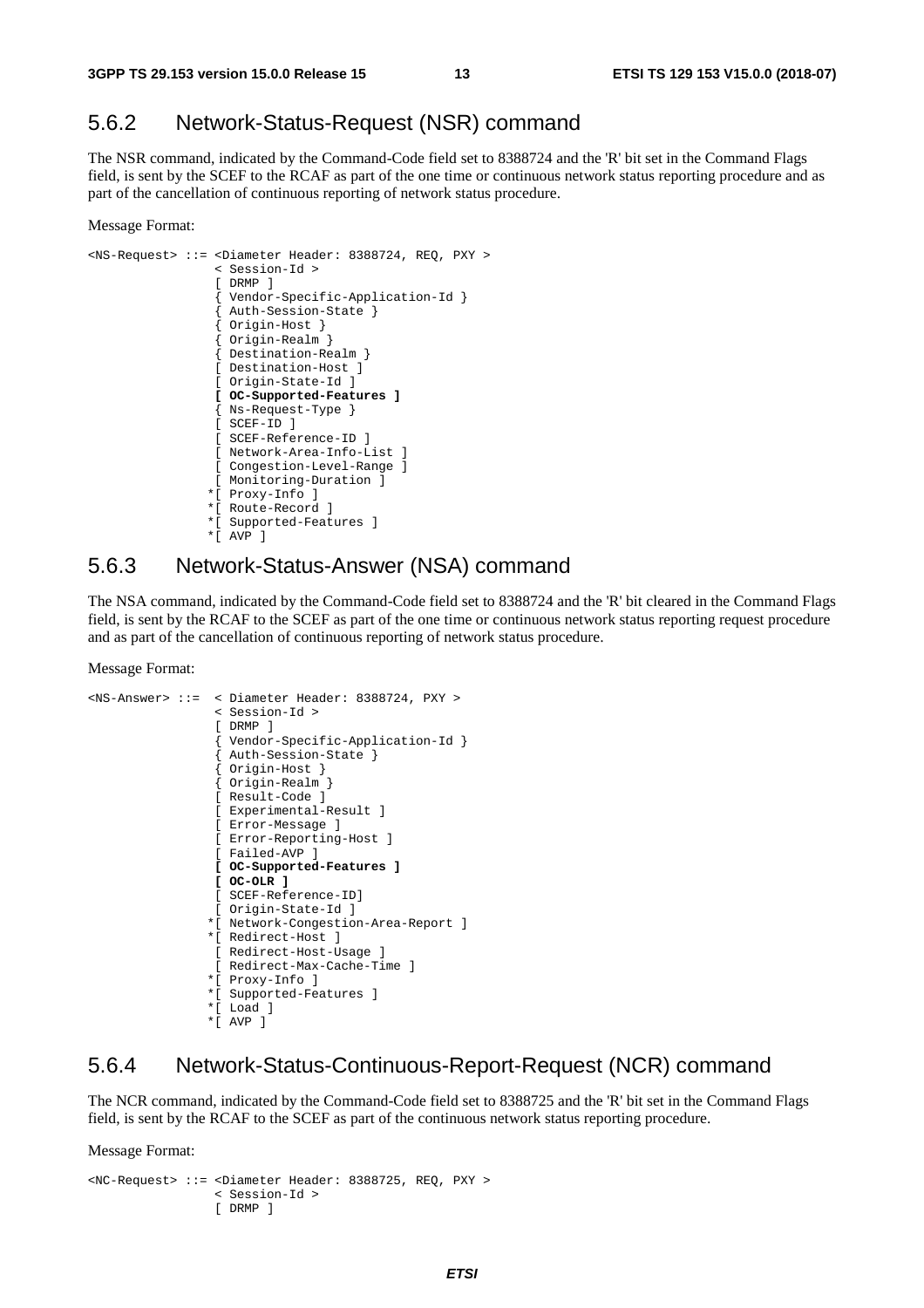```
 { Vendor-Specific-Application-Id } 
                 Auth-Session-State }
                { Origin-Host } 
{ Origin-Realm } 
{ Destination-Realm } 
                [ Destination-Host ] 
                [ Origin-State-Id ] 
                [ OC-Supported-Features ]
                [ SCEF-Reference-ID] 
               *[ Network-Congestion-Area-Report] 
               *[ Proxy-Info ] 
               *[ Route-Record ] 
               *[ Supported-Features ] 
               *[ AVP ]
```
### 5.6.5 Network-Status-Continuous-Report-Answer (NCA) command

The NCA command, indicated by the Command-Code field set to 8388725 and the 'R' bit cleared in the Command Flags field, is sent by the SCEF to the RCAF as part of the continuous network status reporting procedure.

Message Format:

```
<NC-Answer> ::= < Diameter Header: 8388725, PXY > 
                  < Session-Id > 
                  [ DRMP ] 
                   { Vendor-Specific-Application-Id } 
                  Auth-Session-State }
                   { Origin-Host } 
                   { Origin-Realm } 
                  [ Result-Code ] 
                  [ Experimental-Result ] 
                  [ Error-Message ] 
                  [ Error-Reporting-Host ] 
                  [ Failed-AVP ] 
                  [ OC-Supported-Features ] 
                  [ OC-OLR ]
                 *[ Redirect-Host ] 
                  [ Redirect-Host-Usage ] 
                  [ Redirect-Max-Cache-Time ] 
                 *[ Proxy-Info ] 
                 *[ Supported-Features ] 
                 *[ AVP ]
```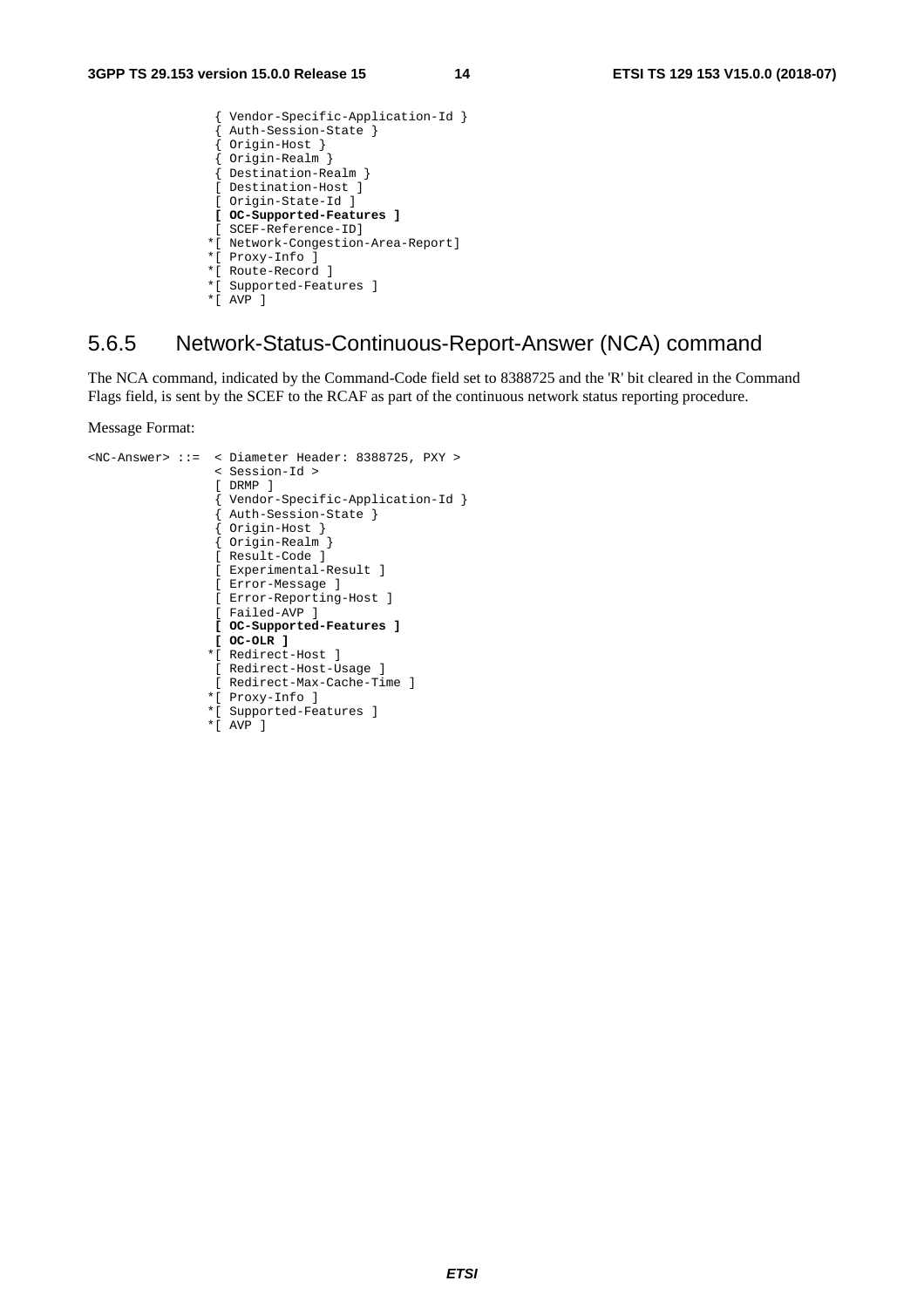# Annex A (informative): Call Flows over Ns

# A.1 Request of one time or continuous reporting of network status

This signalling flow is used by SCEF to request one time or continuous reporting of network status.



#### **Figure A.1.1: Request of one time or continuous reporting of network status**

- 1. After the SCEF authorized a SCS/AS request for notification about the network status, the SCEF sends a Diameter NSR command to the selected RCAF(s) including the parameters as defined in subclause 4.3.1.2.
- 2. The RCAF sends a NSA command to the SCEF including the parameters as defined in subclause 4.3.1.2.

# A.2 Continuous reporting of network status

This signalling flow is used by RCAF to continuously notify the SCEF of the network status.



**Figure A.2.1: Continuous reporting of network status** 

- 1. When the congestion level(s) is changed or the congestion level(s) is changed which corresponds to a threshold(s) provided, the RCAF sends a Diameter NCR command including the parameters as defined in subclause 4.3.1.3.
- 2. The SCEF acknowledges the NCR command by sending a NCA command to the RCAF.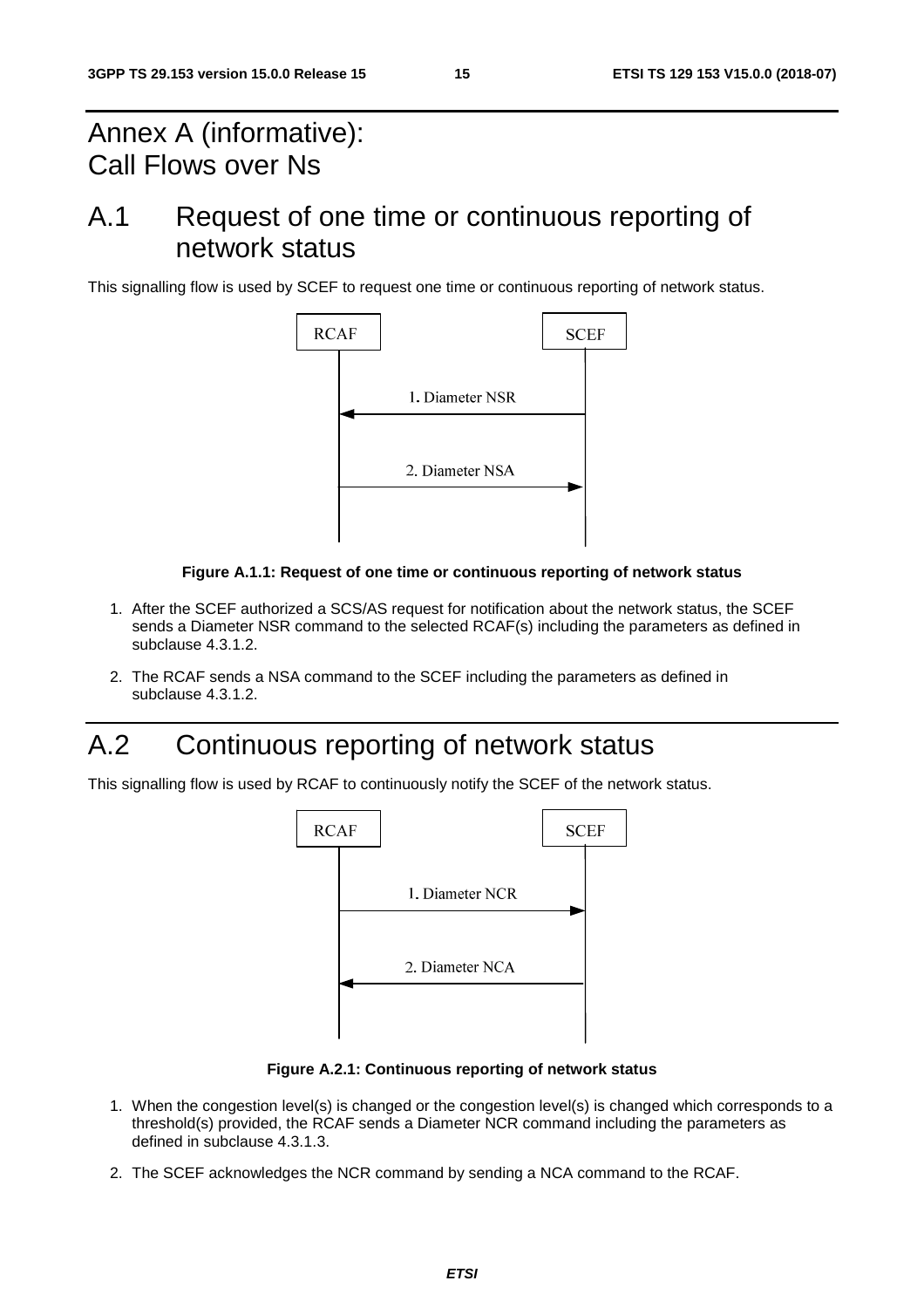# A.3 Cancellation of continuous reporting of network status

This signalling flow is used by SCEF to request the cancellation of continuous reporting of network status.



**Figure A.3.1: Cancellation of continuous reporting of network status** 

- 1. When the SCEF detects that the duration for ongoing continuous reporting of network status is over or is requested to terminate ongoing continuous reporting of network status by the SCS/AS, the SCEF sends a Diameter NSR command to the identified RCAF(s) including the parameters as defined in subclause 4.3.1.4.
- 2. The RCAF removes the continuous reporting of network status related instructions meaning that the RCAF will no longer notify the SCEF of the change of the network status, and sends a NSA command to the SCEF.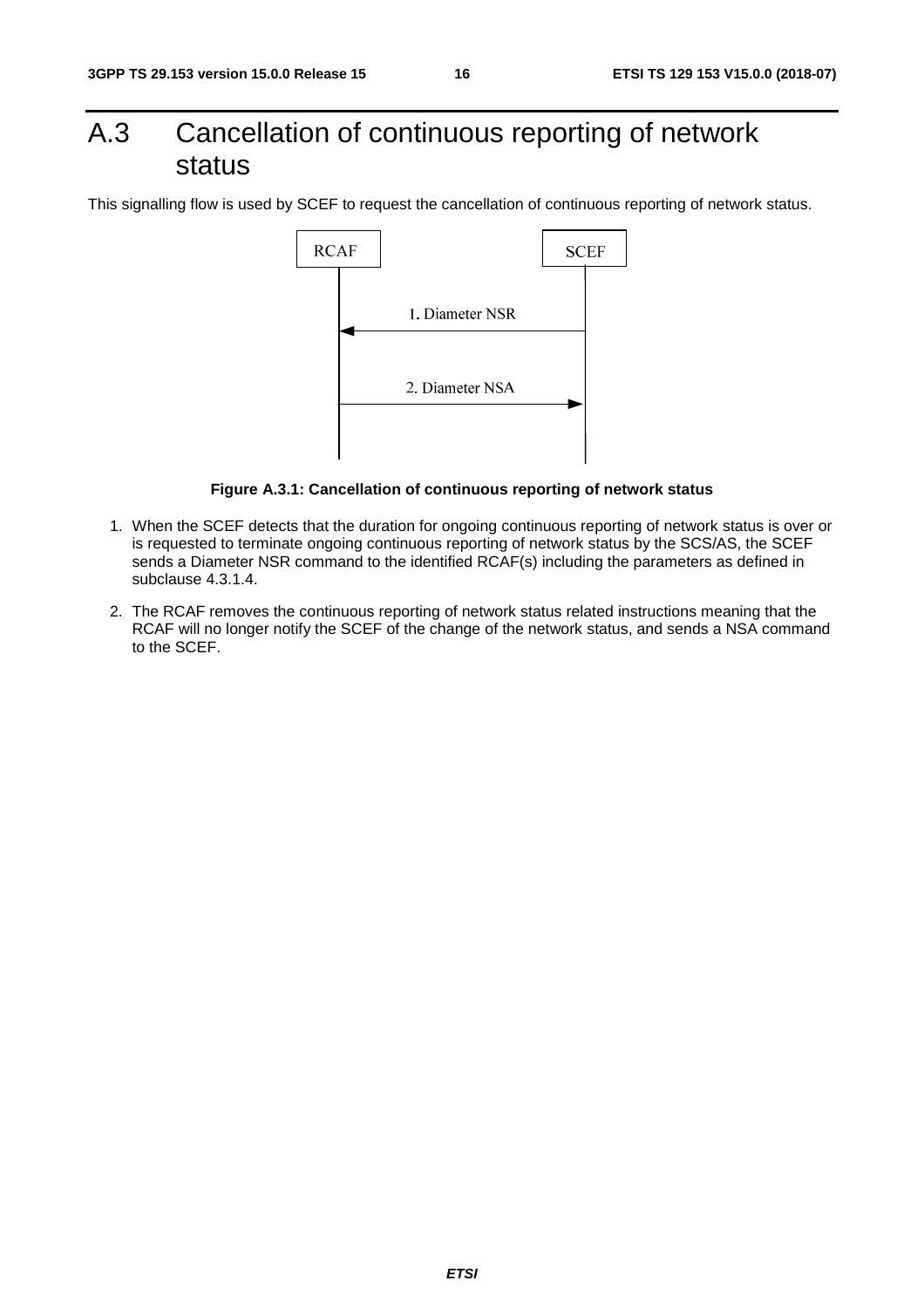# Annex B (informative): Change history

| <b>Change history</b> |               |                                      |           |                |                                |                                                                             |                                                                    |            |            |  |
|-----------------------|---------------|--------------------------------------|-----------|----------------|--------------------------------|-----------------------------------------------------------------------------|--------------------------------------------------------------------|------------|------------|--|
| <b>Date</b>           | TSG#          | <b>TSG Doc.</b>                      | <b>CR</b> | <b>Rev</b>     |                                | Subject/Comment<br>Old                                                      |                                                                    |            | <b>New</b> |  |
| 2015-08               |               |                                      |           |                |                                | <b>Editor's Initial Draft</b>                                               |                                                                    |            |            |  |
| $2015 -$              | CT3#82        | $C3-$                                |           |                |                                | Initial version includes agreed documents: C3-153407, C3-<br>0.1.0<br>0.0.0 |                                                                    |            |            |  |
| 08-25                 |               | 153466                               |           |                |                                | 153431, C3-153433                                                           |                                                                    |            |            |  |
| 2015-                 | CT3#82        |                                      |           |                |                                | Initial version includes agreed documents:C3-154183, C3-<br>0.1.0           |                                                                    |            |            |  |
| $10 - 21$             | bis           |                                      |           |                |                                | 154298, C3-154332, C3-154333, C3-154318, C3-154334,                         |                                                                    |            |            |  |
|                       |               |                                      |           |                |                                | C-154347                                                                    |                                                                    |            | 1.0.0      |  |
| 2015-                 | CT3#83        | C <sub>3</sub> -                     |           |                |                                | Initial version includes agreed documents:C3-155240, C3-<br>0.2.0           |                                                                    |            |            |  |
| $11 - 24$             |               | 155416                               |           |                |                                |                                                                             | 155241, C3-155331, C3-155347, C3-155364                            |            |            |  |
| 2015-                 | CT#70         | CP-                                  |           |                |                                |                                                                             | TS 29.153 sent to plenary CT#70 for information and                | 1.0.0      | 1.0.1      |  |
| $11 - 30$             |               | 150822                               |           |                |                                | approval                                                                    |                                                                    |            |            |  |
| $2015 - 12$           | CT#70         | CP-                                  |           |                |                                |                                                                             | TS 29.153 upgraded to 13.0.0 after approval                        | 1.0.1      | 13.0.0     |  |
|                       |               | 150822                               |           |                |                                |                                                                             |                                                                    |            |            |  |
| <b>Change history</b> |               |                                      |           |                |                                |                                                                             |                                                                    | <b>New</b> |            |  |
| <b>Date</b>           | TSG#          | <b>CR</b><br><b>TSG Doc.</b><br>0001 |           |                | <b>Rev</b>                     | Cat                                                                         | Subject/Comment                                                    |            |            |  |
| 2016-03               | CT#71         | CP-160095                            |           |                | $\overline{1}$                 | F<br>Add the missing abbreviations                                          |                                                                    |            | 13.1.0     |  |
| 2016-03               | CT#71         | CP-160095<br>0002                    |           |                |                                | F<br>Removal of the Editor's Note                                           |                                                                    |            | 13.1.0     |  |
| 2016-03               | CT#71         | CP-160095<br>0003                    |           |                |                                | F                                                                           | Add command codes and AVP numbers for Ns protocol                  |            | 13.1.0     |  |
| 2016-03               | CT#71         | 0004<br>CP-160095                    |           | $\overline{2}$ | F                              | Signalling flows over Ns reference point                                    |                                                                    | 13.1.0     |            |  |
| 2016-03 CT#71         |               | CP-160093<br>0005                    |           |                |                                | B                                                                           | Diameter Message Priority over Ns interface                        |            | 13.1.0     |  |
| 2016-06               | <b>CT#72</b>  | CP-160251<br>0006                    |           |                |                                | F                                                                           | Multiple instances of Network-Congestion-Area-Report<br><b>AVP</b> |            | 13.2.0     |  |
| 2016-06 CT#72         |               | CP-160251                            |           | 0007           | <sub>3</sub>                   | F                                                                           | Correction of network status reporting procedures                  |            | 13.2.0     |  |
| 2016-09 CT#73         |               | CP-160444<br>0008                    |           |                |                                | F                                                                           | Correction of the NCR command                                      |            | 13.3.0     |  |
| 2016-09 CT#73         |               | CP-160444                            |           | 0009           | 1                              | F                                                                           | Correction to the continuous congestion reporting                  |            |            |  |
| 2016-12               | CT#74         | CP-160614<br>0011                    |           |                | F                              | Change IETF drmp draft version to official RFC 7944                         |                                                                    | 13.4.0     |            |  |
| 2016-12               | CT#74         | CP-160615<br>0010                    |           |                | $\overline{B}$                 | Diameter Load Control Mechanism                                             |                                                                    | 14.0.0     |            |  |
| 2016-12               | CT#74         | CP-160616<br>0012                    |           |                | F                              | Diameter base protocol specification update                                 |                                                                    | 14.0.0     |            |  |
| 2017-03               | CT#75         | CP-170076                            |           | 0013           |                                | F                                                                           | Update instance number for the Failed-AVP in answer<br>commands    |            | 14.1.0     |  |
| 2017-06 CT#76         |               | CP-171119                            |           | 0014           | $\overline{1}$                 | F<br>Reference update for draft-ietf-dime-load                              |                                                                    |            | 14.2.0     |  |
| 2017-06               | CT#76         | CP-171136                            |           | 0019           |                                | F                                                                           | Vendor-Specific-Application-Id AVP handling                        |            | 14.2.0     |  |
|                       | 2018-06 SA#80 |                                      |           |                | Update to Rel-15 version (MCC) |                                                                             | 15.0.0                                                             |            |            |  |